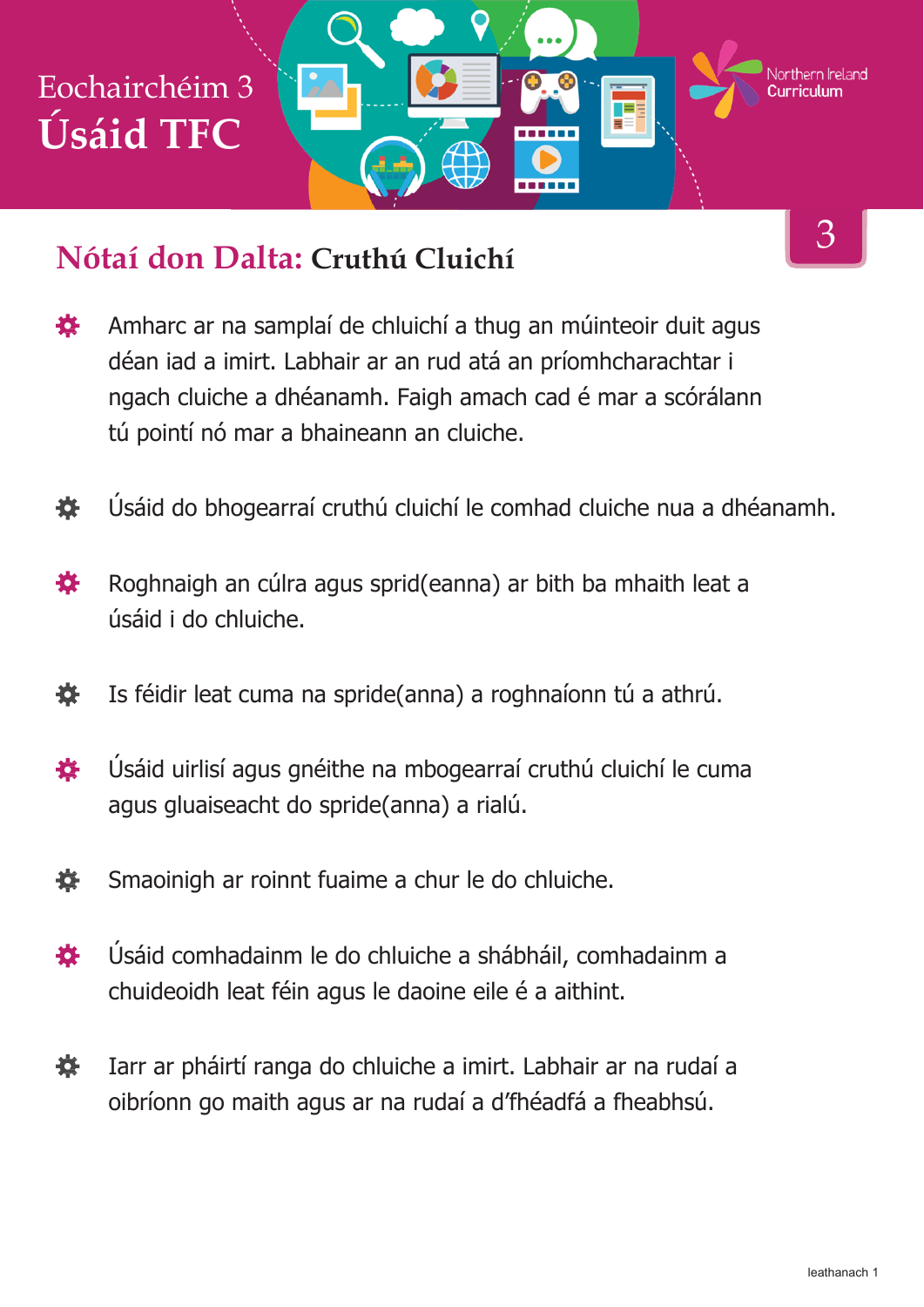

#### **Nótaí don Dalta: Cruthú Cluichí**

- Amharc ar na samplaí de chluichí a thug an múinteoir duit agus déan 娄 iad a imirt agus/nó mol samplaí de do chuid féin. Labhair ar an rud atá an príomhcharachtar i ngach cluiche a dhéanamh. Faigh amach cad é mar a scórálann tú pointí nó mar a bhaineann an cluiche.
- 券. Cruthaigh plean de do chluiche ina bhfuil cúlraí, sprideanna agus fuaimeanna ba mhaith leat a úsáid. Is féidir leat eagarthóireacht a dhéanamh ar na cúlraí agus na sprideanna a roghnaigh tú más maith leat. Agus pleanáil á déanamh, cuir an lucht éisteachta agus an cuspóir atá agat san áireamh.
- Úsáid do bhogearraí cruthú cluiche le comhad cluiche nua a dhéanamh. 登
- 養 Iompórtáil na cúlraí, na sprideanna agus na fuaimeanna a chuir tú isteach i do phlean.
- Úsáid uirlisí agus gnéithe do bhogearraí cruthú cluiche le cuma, 娄 gluaiseacht agus fuaim do chluiche a rialú le go mbeidh sé tarraingteach ag do lucht éisteachta.
- 娄 Úsáid comhadainm le do chluiche a shábháil, comhadainm a chuideoidh leat féin agus le daoine eile é a aithint.
- Iarr ar pháirtí ranga do chluiche a imirt. Labhair ar na rudaí a oibríonn 娄 go maith agus ar na rudaí a d'fhéadfá a fheabhsú.

4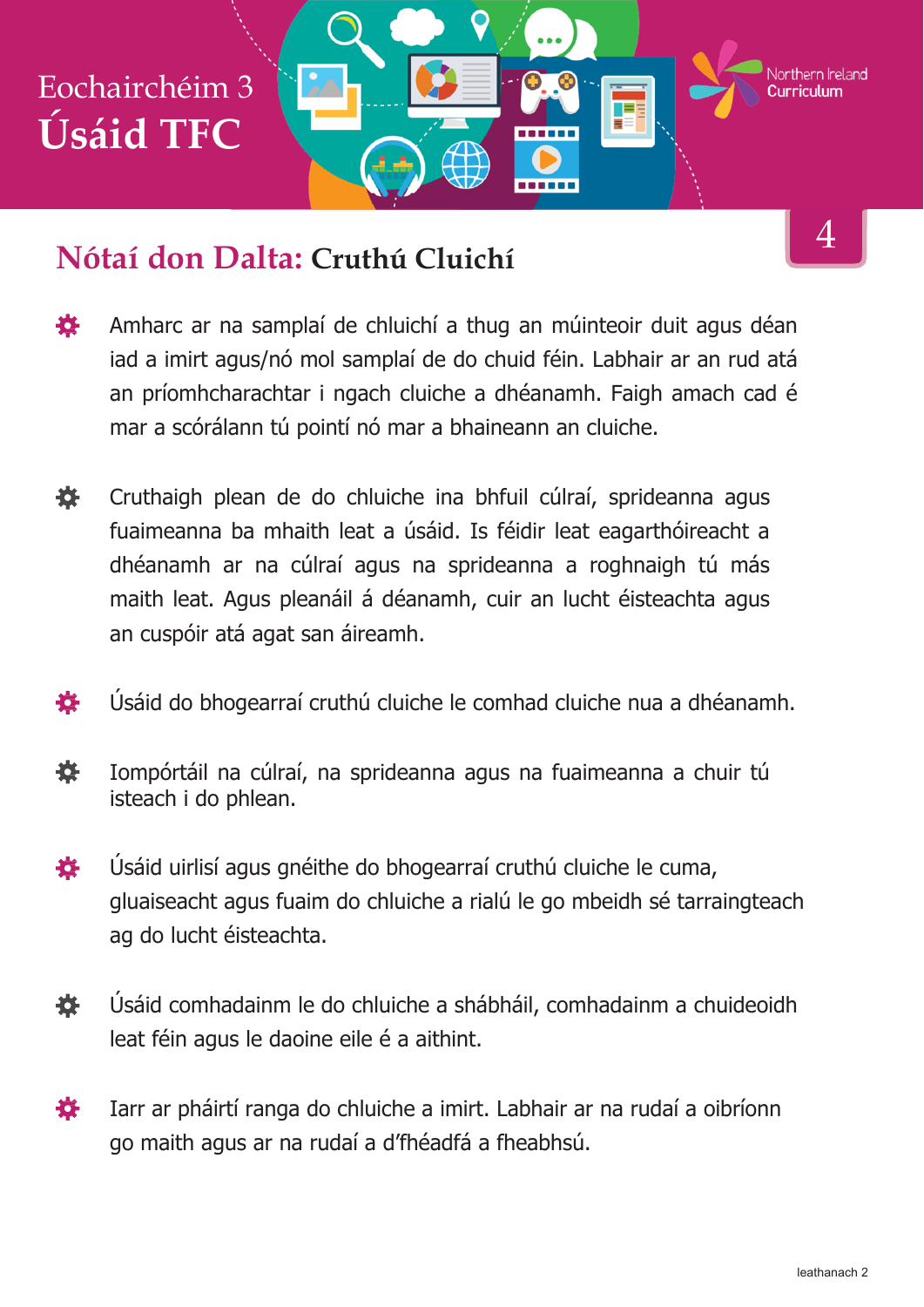# Eochairchéim 3 **Úsáid TFC**

## **Nótaí don Dalta: Cruthú Cluichí**

- 登 Faigh samplaí de chluichí digiteacha agus déan athbhreithniú orthu. Sainaithin na príomhthréithe a dhéanann éifeachtach iad. Déan nóta den taighde seo i do dhialann tionscadail.
- 烧 Déan plean de do chluiche, ina bhfuil córas scórála, critéir le haghaidh bua, carachtair, eachtraí, dearadh agus an líon leibhéal. Cuir san áireamh chomh furasta agus chomh pléisiúrtha a bheidh an cluiche ag daoine. Úsáid an teanga a bhaineann le cruthú cluiche le tacú le do phleanáil.
- Smaoinigh ar an lucht éisteachta agus ar an chuspóir i rith an ama le linn duit bheith ag 養 pleanáil dhearadh do chluiche. Coinnigh cuimhne treoir shimplí úsáideora a chruthú (an dóigh leis an chluiche a imirt) agus cuir sin isteach i do tháirge críochnaithe.
- Scriobh treoracha i ngnáth-Ghaeilge (súdachód) le haghaidh chód do chluiche. 養
- 養 Déan nó bailigh sprideanna, íomhánna nó fuaimeanna ar bith (sócmhainní) a chuir tú isteach i do chuid pleanála.
- 娄 Úsáid na bogearraí cruthú cluiche le do chluiche a chruthú, bunaithe ar do shúdachód agus ag úsáid na sócmhainní atá roghnaithe agat.
- Nuair atá an bunstruchtúr atá ag do chluiche cruthaithe agat, bain triail as réimse de 登 ghnéithe agus d'uirlisí na mbogearraí leis an éifeacht a chruthú atá tú a iarraidh.
- Déan tástáil agus athbhreithniú ar do chluiche le páirtí ranga. Seiceáil an bhfuil gach rud mar a bhí 烧。 beartaithe agat. Déan athruithe ar bith a chuirfidh feabhas ar do tháirge .
- 奁 Úsáid comhadainm ábhartha le do chluiche a shábháil agus easpórtáil i bhformáid chuí é a mbeidh daoine eile ábalta úsáid a bhaint as.
- 斎 Déan tagairt do do chuid nótaí taighde i do dhialann tionscadail. Déan nóta de dhá phríomhghné ar a laghad a fhágann go bhfuil do chluiche críochnaithe éifeachtach don lucht éisteachta agus don chuspóir dá ndearnadh é.
- Smaoinigh ar na gnéithe agus ar na tréithe i do chluiche a gcuirfeá feabhas orthu dá mbeifeá ag 娄 dearadh an táirge arís. Déan taifead de do chuid smaointe i do dhialann tionscadail.
- 養 Glac gabháil scáileáin de do chomhad, oscail é sna bogearraí a d'úsáid tú lena chruthú (formáid chomhad dúchais). Cuir sin ag deireadh do dhialainne tionscadail.

5

Northern Ireland

тaе

------